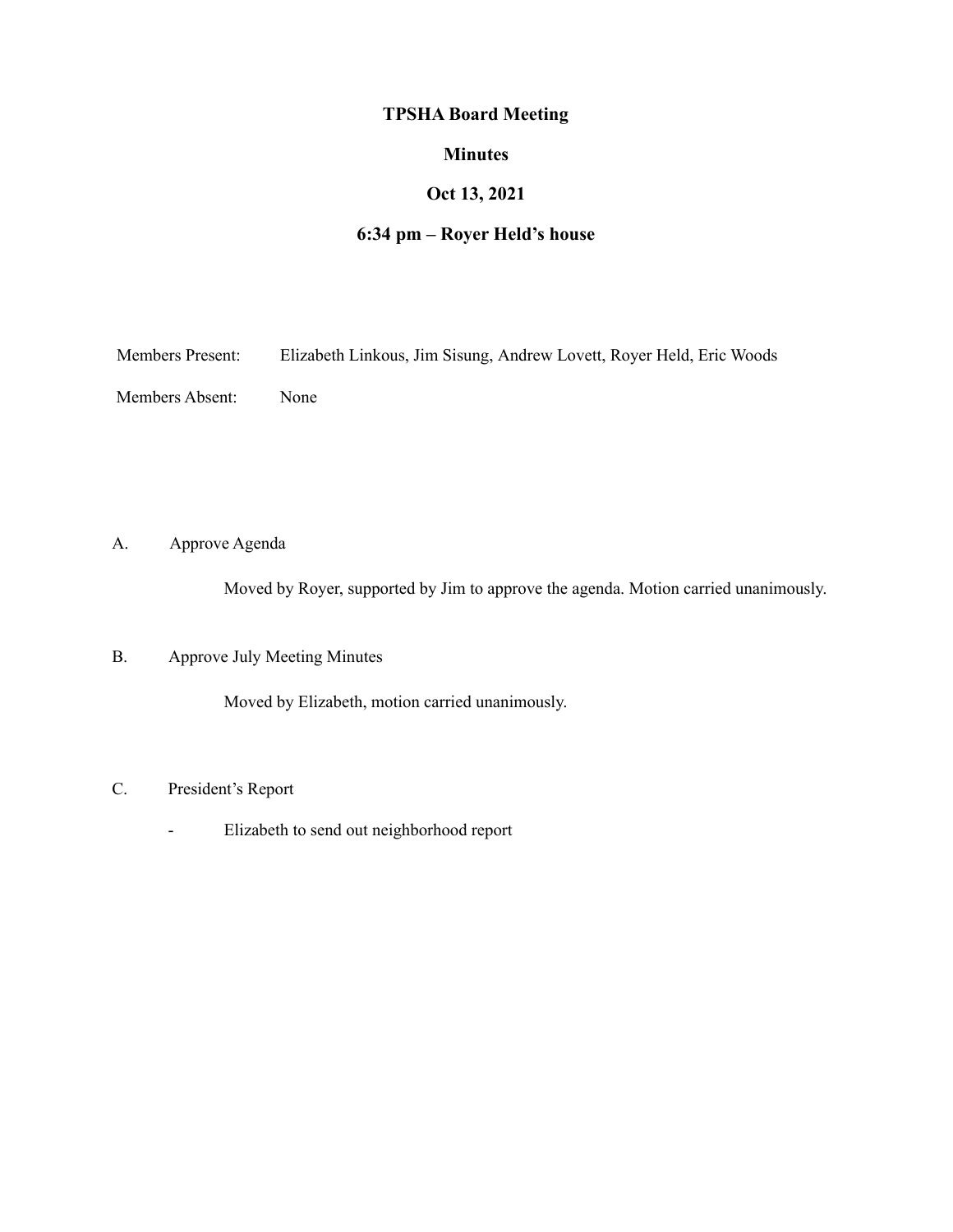- D. Treasurer's Update:
	- 1. Budget report
		- Accounts are checked and balanced
		- Checks to approve:
			- #1238 Eric Woods neighborhood party tent rental
			- #1235 DK services
			- #1236 Terri Hunter
			- #1237 Laurie Foondle

Eric motioned to approve all checks. Unanimously approved

- Budget is tracking as expected….
	- Grounds maintenance: Grounds special project fund balance: \$4,995.24
	- Lawn, snow removal, taxes, trash: all balanced
- 2. HOA dues… all paid
- 3. Banking: changing to single access
- 4. Checking account balance: \$31,000
- 5. Board to have rough draft of budget by November

#### E. Grounds Maintenance

- 1. Ponds
	- Phragmites treatment complete
	- Royer to investigate alternate pond treatment plans

#### 2. Trees

● Work group to clean up more at the east pond

#### 3. Work Group

- Royer to add extra ground cover to the south entrance.
- Future work to be done: replace asphalt with patio stones near mailboxes.
- 4. Fence: Need to determine plan for remaining replacement. Money to be added to special projects fund.
- 5. Concern about the longevity of the library patio. Royer to look into adding concrete in that area.
	- Paver blocks installed. Needs additional drainage.